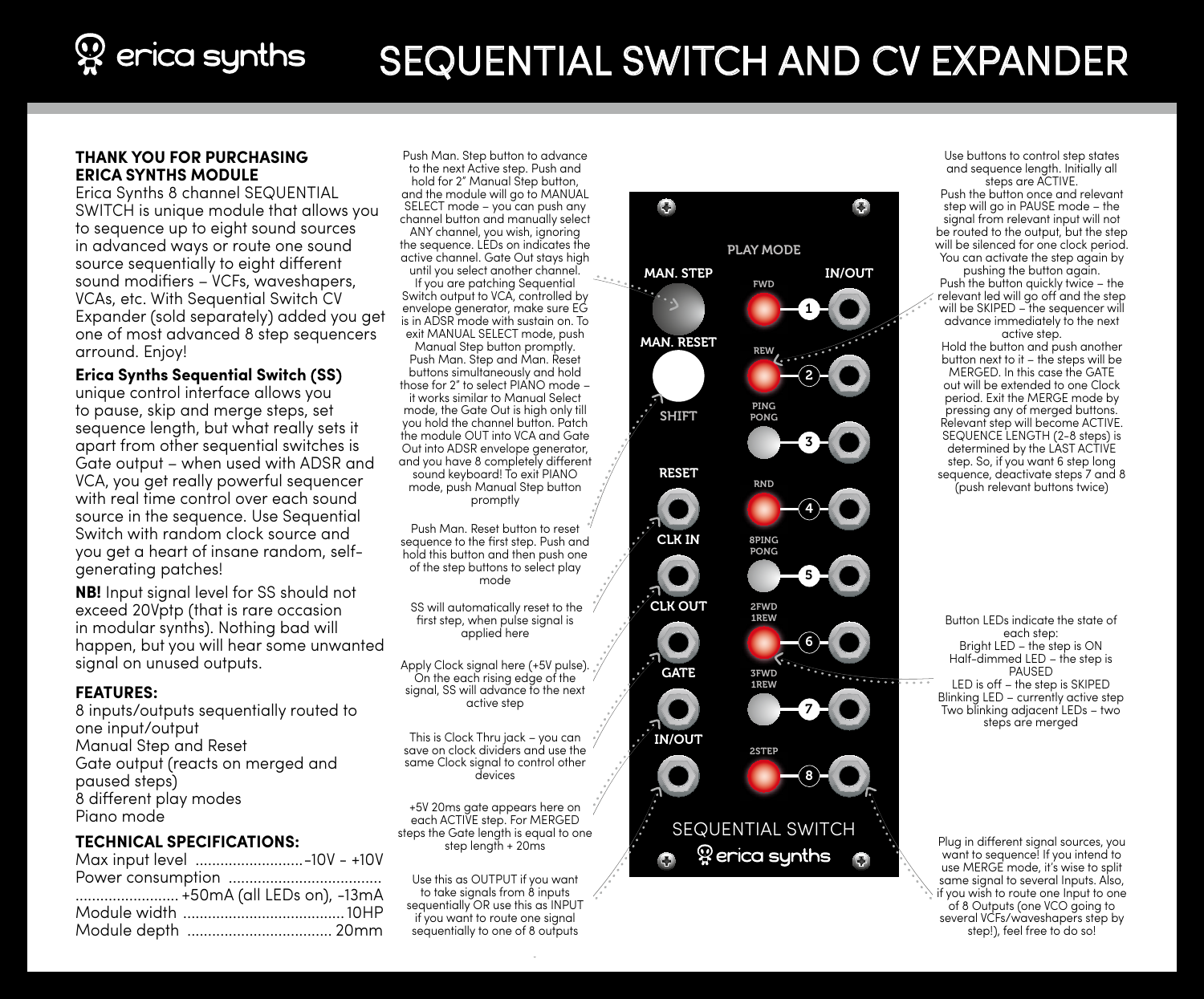# $\mathbb{Q}$  erica synths SEQUENTIAL SWITCH AND CV EXPANDER

**SEQUENTIAL SWITCH CV EXPANDER** turns the Sequential Switch into powerful CV/Gate sequencer. It connects to the Sequential Switch via ribbon cable supplied with a module. CV Expander doesn't require power supply, it draws power from the Sequential Switch. Refer to the picture below, how to connect both modules!



**SEQUENTIAL SWITCH CV EXPANDER** is connected to the Sequential Switch via IN/OUT jack switching lugs, which means, if you patch something into IN/OUT jack, the relevant input gets disconnected from the CV Expander.

If you use SS with CV Expander connected to sequence sound sources, make sure, you skip all steps that are not used (no patch cables connected)! If you do not do that, a DC from the CV Expander will get into audio path and you will hear undesired click.



Select output CV range! As per eurorack standards, 1V setting will give you one octave range for full potentiometer turn

Set desired CV level for each step